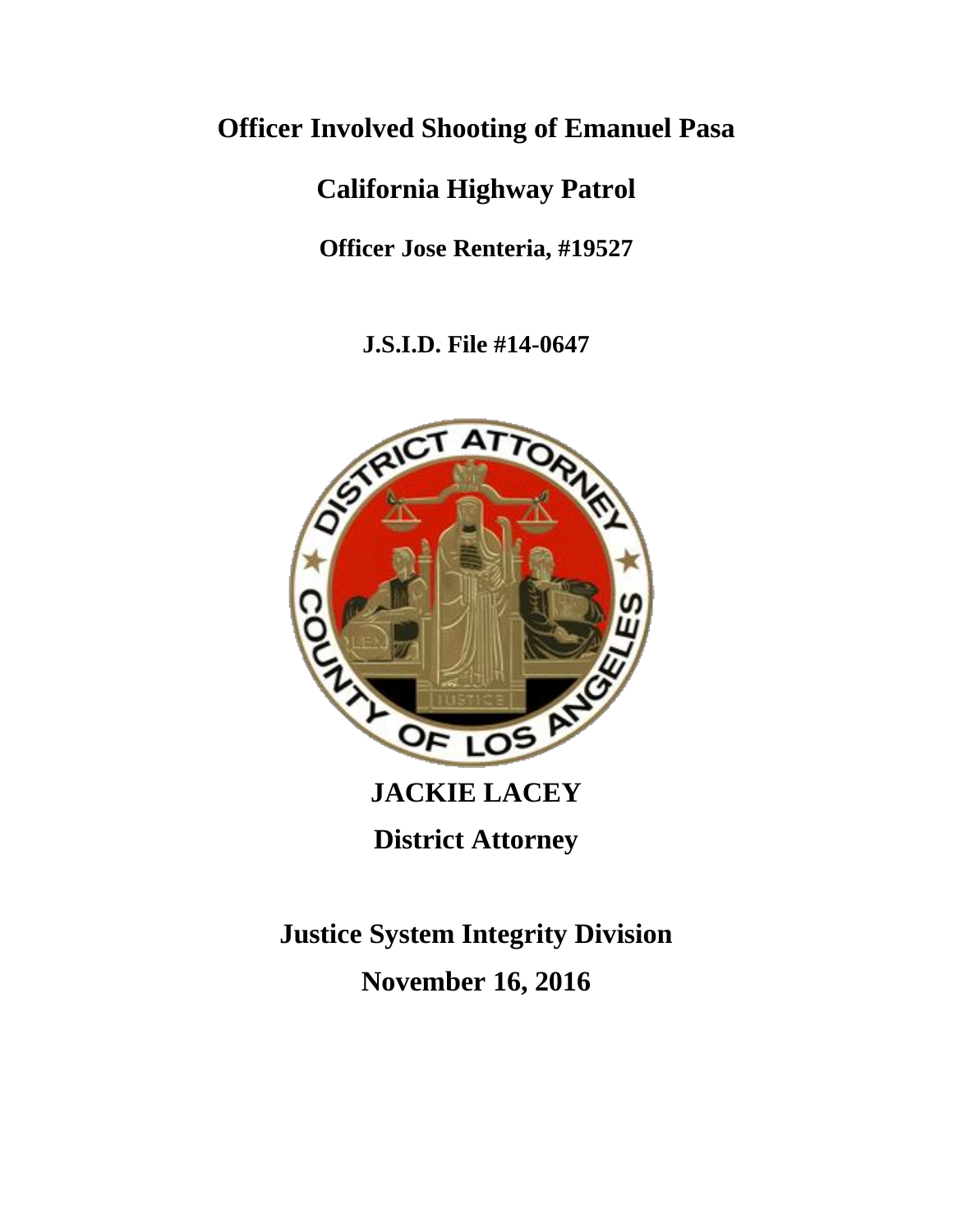### **MEMORANDUM**

- TO: LIEUTENANT CHARLES SAMPSON Southern Division, Investigative Services Unit California Highway Patrol 437 North Vermont Avenue Los Angeles, California 90004
- FROM: JUSTICE SYSTEM INTEGRITY DIVISION Los Angeles County District Attorney's Office
- SUBJECT: Officer Involved Shooting of Emanuel Pasa J.S.I.D. File #14-0647 C.H.P. File #0661-509-14
- DATE: November 16, 2016

The Justice System Integrity Division of the Los Angeles County District Attorney's Office has completed its review of the October 11, 2014, non-fatal shooting of Emanuel Pasa by California Highway Patrol (CHP) Officer Jose Renteria. It is our conclusion that Officer Renteria acted in lawful defense of another.

The District Attorney's Command Center was notified of this shooting on October 11, 2014 at 4:23 a.m. The District Attorney's Response Team responded and was given a briefing and walkthrough of the scene.

The following analysis is based on reports, audio recordings and surveillance videos submitted to our office by California Highway Patrol Investigative Services Unit Officer Adam Smith. The non-compelled statement of Officer Renteria was considered for this analysis.

## **FACTUAL ANALYSIS**

## **Background**

The incident occurred in the parking lot of a Stater Brothers store in a large shopping center on the east side of Pioneer Boulevard, just south of the 91 Freeway in the City of Artesia. Collateral events occurred at the La Mirage night club immediately north of the shopping center. The northernmost row of businesses in the shopping center, including the Stater Brothers store, face south, toward an east-west driveway that runs perpendicular to Pioneer Boulevard (a northsouth roadway) and provides access from the parking lot to Pioneer Boulevand. La Mirage draws large crowds at night, and patrons sometimes park in the shopping center parking lot and walk a short distance north to the club. It is not possible to see any part of La Mirage from the parking lot of Stater Brothers.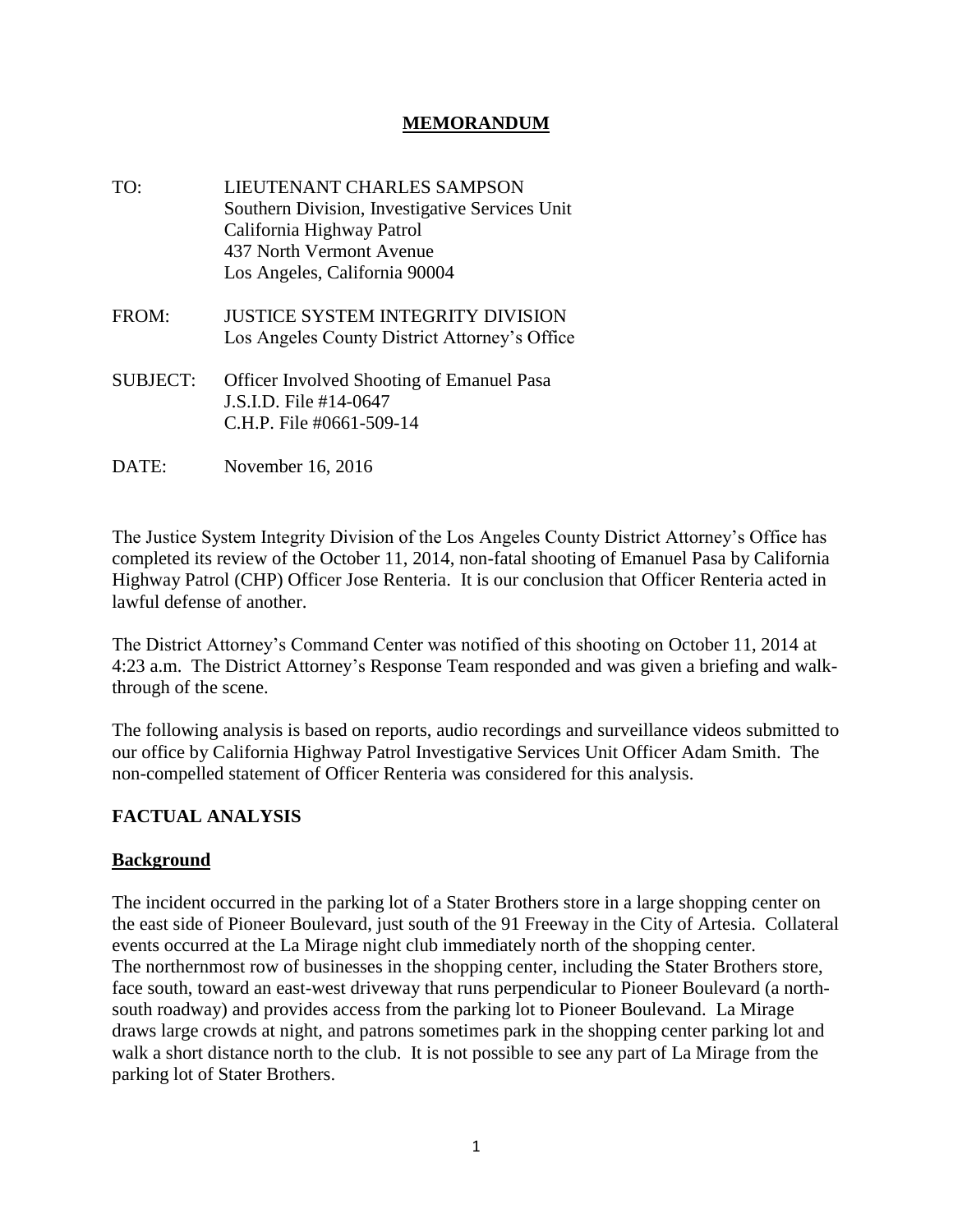On the evening spanning October 10 and October 11, 2014, J V ("J ") visited La Mirage with his brother B  $V = (^{\circ}B \$  ") and their friend E  $A$   $\blacksquare$ . J drove the group in his red Ford Mustang, which he parked in the parking lot south of Stater Brothers. They proceeded to the club on foot.

Meanwhile, Emanuel Pasa and his cousins  $L \cup M \cup (U'_{\text{max}})$ , B  $M \cup (U'_{\text{max}})$ and D M ("M ") were also at La Mirage that night and also parked in the parking lot south of Stater Brothers. J group did not know Pasa's group. While both groups were inside the club, L and J collided on the dance floor, although their accounts differ about how that occurred. Each of them thought the other was angry about the encounter.

Just before 1:30 a.m., Pasa,  $L$ , B and D walked to  $L$  car, parked in the parking lot of Stater Brothers within 30 feet north of J car. At approximately 1:30 a.m., J , B and A walked to the same parking lot where they walked past L who was standing next to her car.  $J \rightarrow$  , B and A got into J vehicle and drove north, passing  $L$  and her car again.

As J group entered the Mustang, L opened her trunk and retrieved a metal baseball bat. She stood next to the rear of her car with the bat in her hand and stared in the direction of the Mustang. J drove through the parking lot towards the exit near Pioneer Boulevard passing L and Pasa who were at the rear of Lina's vehicle. As J passed L and Pasa, L ran towards J vehicle with the bat in her hand. L ran to J vehicle and struck it more than once with the bat, shattering the right front window with one of the strikes. J stopped his vehicle just as he was entering Pioneer. J and B exited the Mustang and were immediately attacked by Pasa, Land at least one other man.

Initially, L was attacking with the bat and the men were using their fists. The bat was passed to Pasa, who had it by the time the police arrived. Pasa began swinging the bat at J and B shares, chasing them east through the parking lot.<sup>1</sup> Pasa then directed his attention to K W who was standing near the sidewalk in front of Stater Brothers. W was using his cell phone to record the fight.

CHP Officers Renteria and Romero were working uniformed patrol, traveling northbound on Pioneer Boulevard, north of Artesia Boulevard, in their fully marked black and white patrol vehicle. The officers saw J Ford Mustang blocking the number two lane of Pioneer Boulevard. The doors of the Mustang were open.

Renteria and Romero exited their car and entered the Stater Brothers lot on foot. Renteria saw Pasa with a baseball bat chasing W . Renteria yelled "415!" to Romero. (415 is the Penal Code section for a public disturbance.)<sup>2</sup> Renteria and Romero ran through the parking lot toward Pasa. Renteria yelled for Pasa to, "drop the bat." Pasa continued to chase W on the sidewalk in front of Stater Brothers. Renteria was approximately ten feet away from Pasa when Pasa raised the bat over his right shoulder preparing to hit W in the head. Renteria yelled

<sup>&</sup>lt;sup>1</sup> During the altercation,  $J$  was hit in the face and sustained a fracture to his left eye socket along with other facial injuries.

<sup>2</sup> Romero's initial 415 broadcast was made at 1:33 a.m. and the shots fired call was made at approximately 1:34 a.m.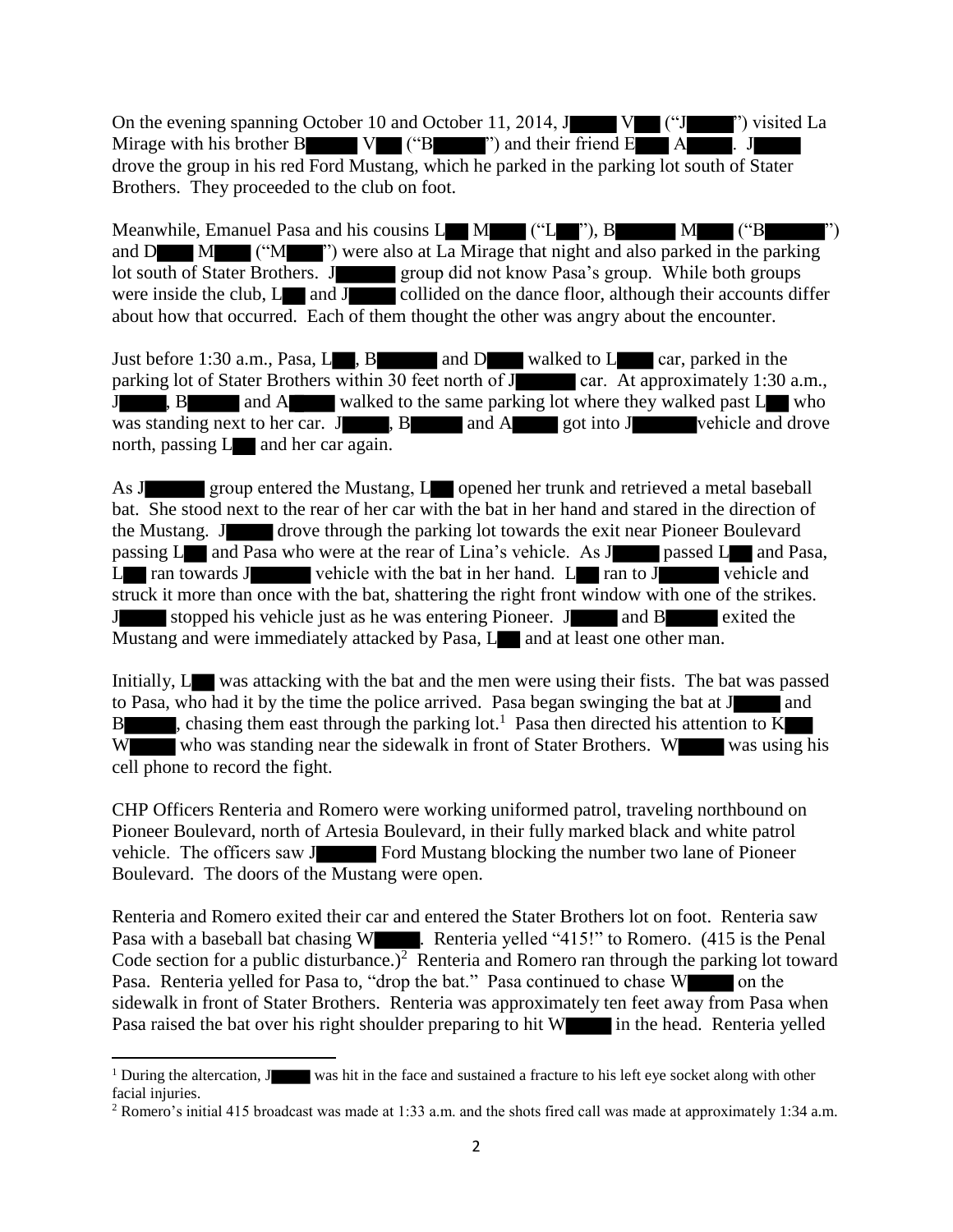for Pasa to "drop the bat" again. Pasa looked at Renteria then back at W and continued to swing the bat toward W head. Renteria fired his service weapon at Pasa and struck him. Pasa was able to complete his swing and struck W in the head before Pasa fell to the ground. Renteria broadcast a shots fired call and requested an ambulance. Romero immediately moved the bat away from Pasa and placed him in handcuffs.

## **Civilian Witnesses**

### **Statement of E A**

 $E$  A visited La Mirage with his friends, J and B V on the night of the incident. J drove them in his Mustang, which he parked in the Stater Brothers lot, close to Pioneer Boulevard. A group spent a few hours inside the nightclub. A and J left the nightclub at approximately 1:10 to 1:15 a.m. and walked south to the Mustang, where they waited for approximately three minutes for B , who lingered at La Mirage talking to a woman.

B joined them, and all three noticed Pasa and his companions at the back of a silver van, which was parked within 30 feet of their vehicle. A had not seen Pasa's group in the nightclub and he had no prior familiarity with them. A noticed that L had a blue and white Dodgers bat which she was swinging around. A group commented among themselves that they hoped that Pasa's group did not do anything to them because the bat was being handled in a menacing way.

A group entered the Mustang, with J driving, B in the front seat and A in the back behind B . The Mustang backed up and pulled into the traffic lane entering Pioneer Boulevard. No one in A group said anything to antagonize Pasa's group, and their windows were rolled up. As the Mustang pulled out of the parking lot,  $A$  group commented that they hoped Pasa's group did not strike their Mustang with the bat. Either Pasa or one of the men in his group struck the small driver's side window behind the driver's window of the Mustang. Within two seconds, Let shattered the front passenger window of the Mustang with the baseball bat. Nothing was said by anyone in either group.

J and B jumped out of the Mustang. A tried to call 9-1-1, but his phone was dead. A ran back to the club, where he encountered a deputy sheriff. The deputy told him to go back to the parking lot because the CHP had already responded. A was gone for approximately four minutes. When he got back, he saw Pasa leaning over in agony. One of the officers told A to lie down.

#### **Statement of B V**

On the night of the incident, B went to La Mirage with his older brother J and J friend, A . They parked in the Stater Brothers lot. B group spent about three hours inside the club and had no problems with any other patrons.  $\overline{B}$  did not notice Pasa's group. When B and his companions walked through the Stater Brothers parking lot, he saw Pasa's group but there were no problems between the two groups.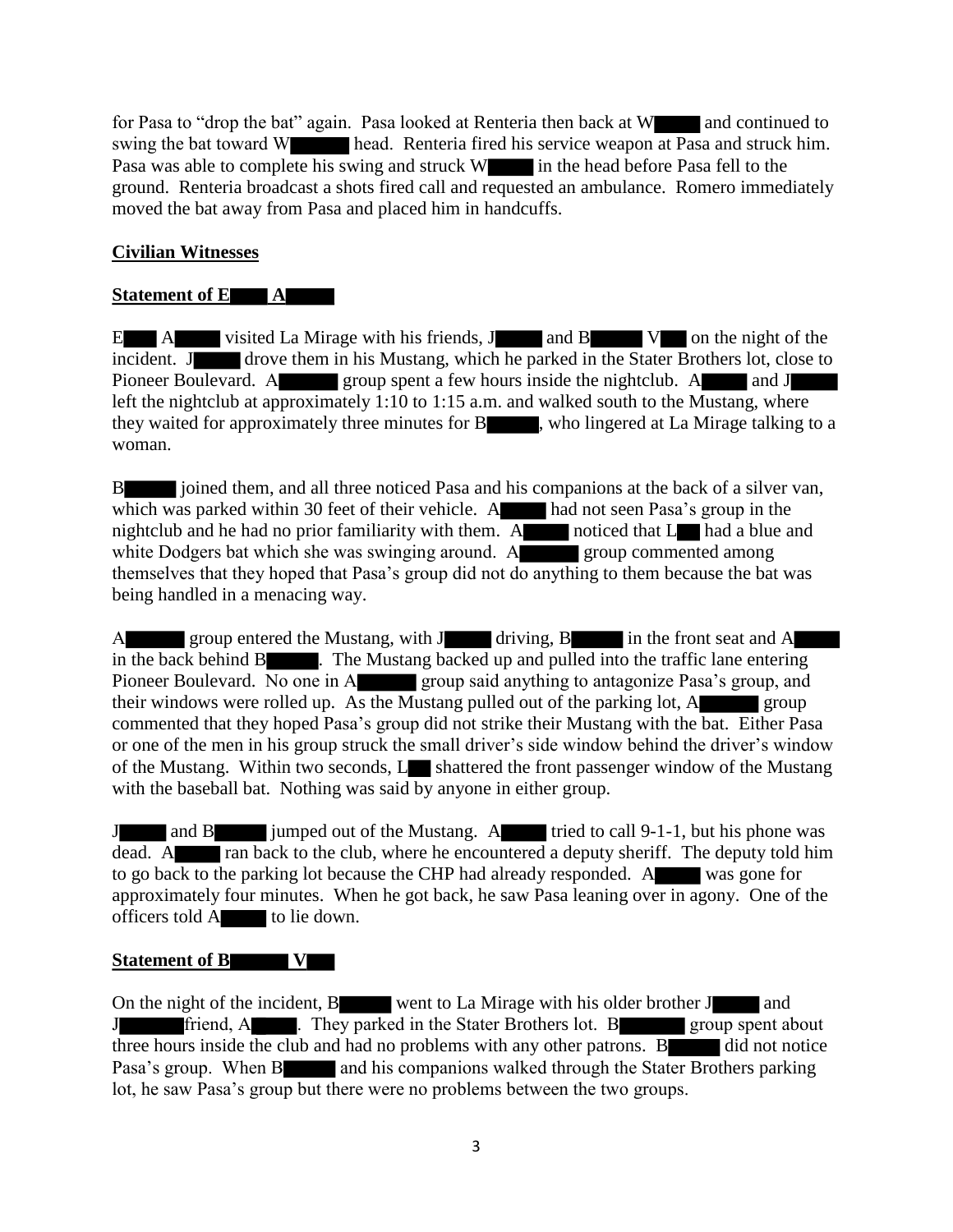No one in the Mustang said anything to incite Pasa's group. Legender a baseball bat from the trunk.<sup>3</sup> She approached the passenger side and struck it with the baseball bat one time. The window next to B window shattered, showering him with glass. J drove forward a few more feet, then J and B exited the car to defend themselves.

Once B exited the car, L, Pasa and at least one other man from their group all approached him. Pasa and another man were attacking B . L squeezed between them and tried to attack B with the bat, including attempting twice to strike him in the head.  $L$  also tried to strike  $J$  with the bat, but  $B$  did not see her connect with him. B was afraid for his life. B never touched L, and he never saw anyone but her in possession of the bat.

B managed to evade being struck with the bat and at one point he fell to the ground while dodging her blows. B exchanged punches with both Pasa and another man. B believed the blood on his shirt was from his fight with Pasa. B did not describe the rest of the fight and appeared not to remember it.

When the police arrived, B heard two to three gunshots.

#### **Statement of J V**

J was at the La Mirage night club with B and A . J saw L inside the club, with Pasa. J bumped into L . L gave him a dirty look. J initially left the club to walk some women to their car and he believed he may have passed Pasa and his companions at that time.

J walked past Pasa and his companions possibly for a second time when he went to his Mustang to leave.  $L_{\alpha}$  gave him a funny look, but he thought nothing of it. When J entered his car,  $L$  s group got the bat out of the trunk of their vehicle and they seemed to be pointing at him and talking about him. L approached with the bat and she looked like she was going to do some damage with it.  $L$  smashed one of the windows of the Mustang. J exited the car to defend himself. After that, J remembered very little.

J did not know what he was struck with. He completely blacked out the moment he was hit. He did not hear any gunshots. J regained consciousness on the ground in a pool of blood.

## **Statement of M ("L ")M**

L encountered J in the nightclub, and he pointed at her and mouthed the words, "Just wait."  $L$  did not take this seriously. Nonetheless, when she saw  $J$  driving toward the parking lot exit, she took a bat from the trunk of her vehicle. She had seen him stare at her as he drove past her. L admitted breaking one of J 's car windows with the baseball bat because she was angry. She admitted that she and her cousin fought Johnny. She also admitted

 $\overline{\phantom{a}}$  $3 B$  does not specify exactly how or when he saw L do this.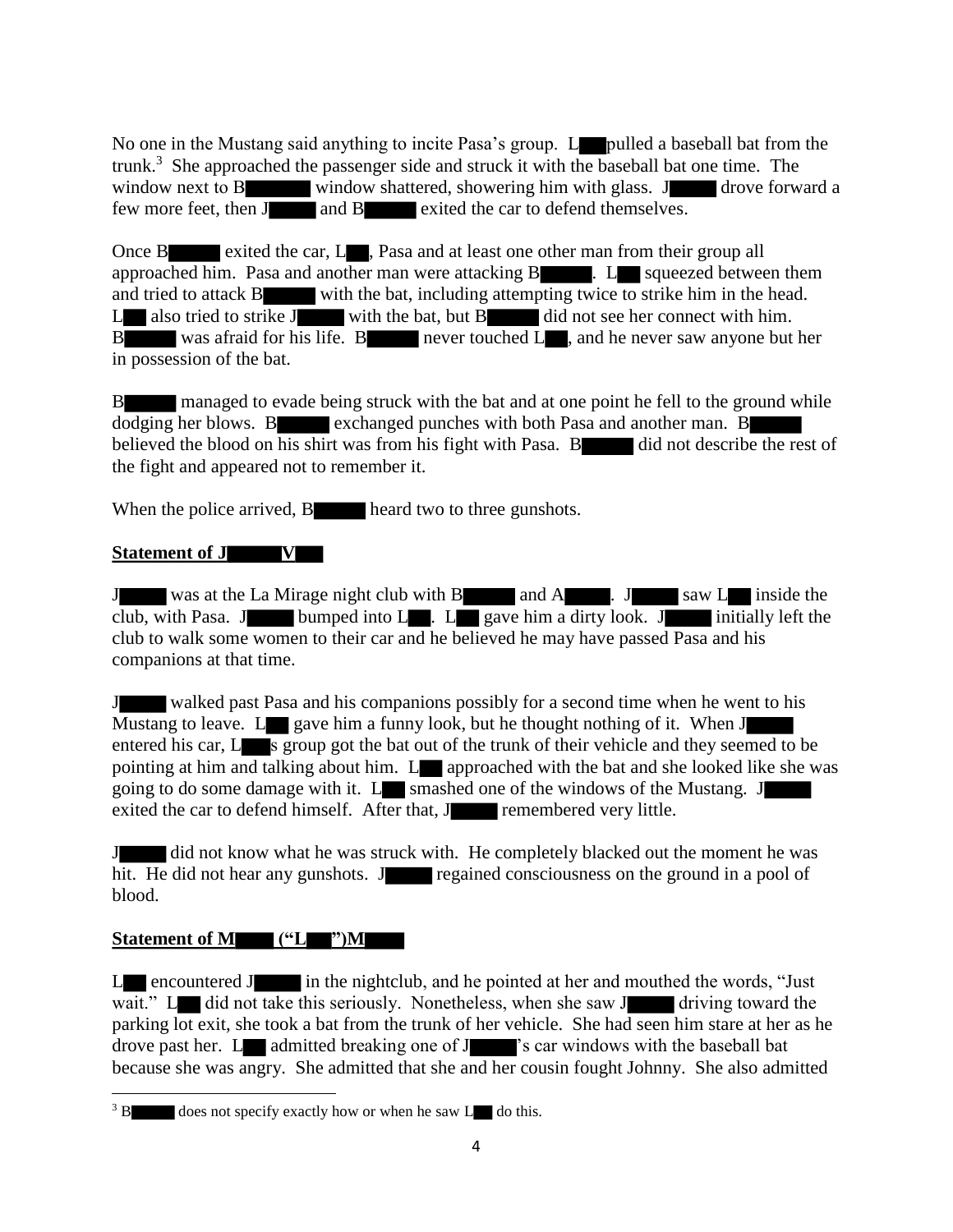fighting with  $B$  . After that initial portion of the fight,  $L$  and her group convened at her car. J and B approached her car and resumed the fight. At this point, Pasa took control of the bat and began to use it on an unspecified person. According to  $L_{\bullet}$ , no one struck J with the bat; J had a nose bleed because of having been punched by her brother.

#### **Statement of K W**

K W was also a patron of the La Mirage nightclub on the night of the incident. W left the club and waited for his friends in the parking lot of Stater Brothers. W had no prior acquaintanceship with anyone else involved in the incident. W saw J Mustang preparing to pull onto Pioneer Boulevard, and L approached the Mustang with a bat and shattered the side window. W began recording the fight with his cell phone.<sup>4</sup> L was accompanied by a few men. There were at least two or three people in the Mustang who exited. A group of six to seven people, all men except  $L_{\bullet}$ , participated in the fight, which moved east from the western extreme of the parking lot. The fight escalated as the group moved toward Stater Brothers. L 's group had the bat and they were swinging it in a two handed grip at J s group.

While W was about 60 feet away, the police officers became visible and people scattered. W was approximately 20 yards away from the fight when Renteria and Romero arrived. The two groups separated but Pasa, who had the baseball bat in his hands, was non-responsive to the commands of the officers to "freeze and put the weapon down." Pasa continued walking toward W . Pasa gave the officers a look after their commands, then swung the bat and hit W , striking him in the head, left eye, wrist, and hand. Immediately after that, the police fired their weapons.

W remembered seeing one round being fired and heard a total of two shots being fired.

## **Statement of Emanuel Pasa**

Investigators interviewed Pasa on the day of the incident while he was in the hospital. Pasa remembered going to the club with  $L \rightarrow D$  and  $B \rightarrow I$  in  $L \rightarrow S$  car. Pasa remembered being at the nightclub with them, but did not remember any disagreements inside the club. Pasa stated he was drinking a lot at the club. In his interview, Pasa said both that he could and could not remember leaving the club. The next thing Pasa remembered was waking up in the hospital. Pasa said he did not remember getting shot.

## **Officers' Statements**

.

 $\overline{\phantom{a}}$ <sup>4</sup> W was filming video using the Snapchat app on his cell phone. Snapchat deletes the videos after they have been sent. Therefore, investigators were unable to capture any video from W s cell phone.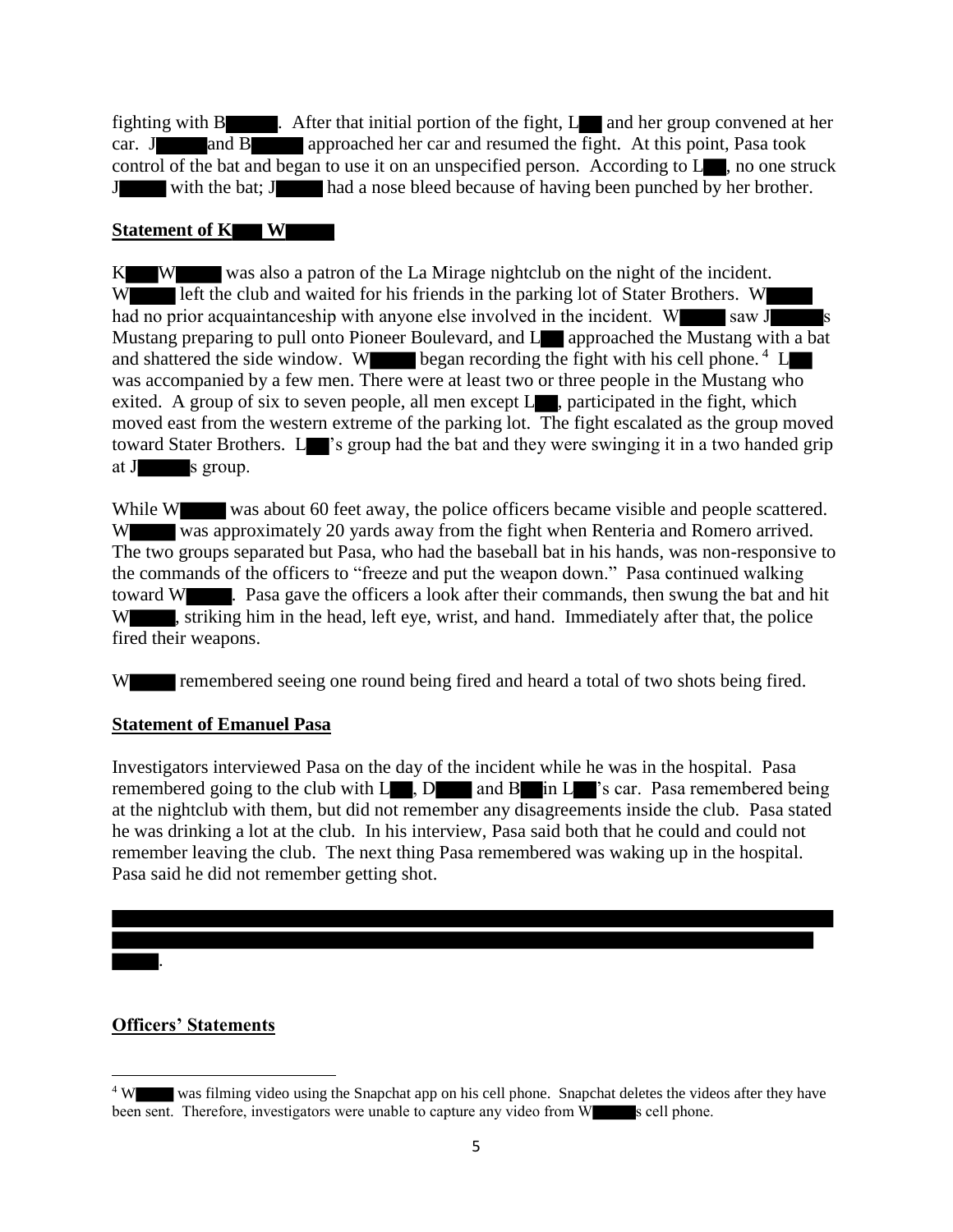#### **Statement of CHP Officer Jose Renteria**

Officers Jose Renteria and Moises Romero were working patrol in full uniform in a marked patrol vehicle driven by Romero at the time of the incident. Renteria and Romero were driving northbound on Pioneer Boulevard approaching the 91 Freeway, when they saw a red Ford Mustang blocking the number two lane of northbound traffic on Pioneer Boulevard. The officers stopped perpendicular to the vehicle. The Mustang was unoccupied, with the doors open.

Renteria shined the patrol vehicle's spotlight into the open door of the Mustang and saw no one inside. Renteria and Romero exited their vehicle and approached the Mustang. As they approached, Renteria saw an altercation on the sidewalk in front of Stater Brothers. The altercation involved a group of people yelling and screaming at one another and moving around.

Pasa, who was immediately noticeable because of his size, was swinging a bat with a two handed grip, over his right shoulder. Pasa was swinging at a group of people who appeared to be trying to get away from him. Renteria feared that if anyone were struck in the head by the bat, a fatal injury could result, so he unholstered his weapon.

Renteria told Romero, "Hey, we've got a 415." At first, Pasa was following some people to the south. The group of six or seven people surrounding Pasa all appeared to be within range to be struck by Pasa. No one but Pasa had a weapon. After the officers approached, Pasa turned his attention to W , who appeared to be using his cell phone to record the events. Pasa pursued W north, toward Stater Brothers and chased him onto the sidewalk. W was backing away. Throughout the events, the distance between Pasa and W was five to ten feet. W was shorter and much thinner than Pasa.

Renteria ordered Pasa to drop the bat three times. Pasa turned and looked at him for a couple of seconds, then turned his attention back to W , who still had his cell phone out. Pasa continued to swing the bat at  $W$  s head with a two handed grip on the bat in the manner of a baseball player. Renteria shot Pasa while Pasa was facing W . When Renteria fired he had in mind that a strike to the head with a bat could cause death.

Renteria fired two to three rounds at Pasa from a distance of 10 to 20 feet. He fired while Pasa was in the motion of swinging and moving toward W . Renteria believed the rounds that struck Pasa stopped him from further assault on W . Renteria did not see the baseball bat make contact with W

After the shots were fired, Pasa dropped the bat and walked over to the side and leaned on a bench.

Renteria fired his weapon when Pasa swung at W to prevent W from being seriously injured or killed. Renteria did not believe that a Taser would have been adequate because Pasa's heavy clothing would likely have inhibited the penetration of the Taser darts.